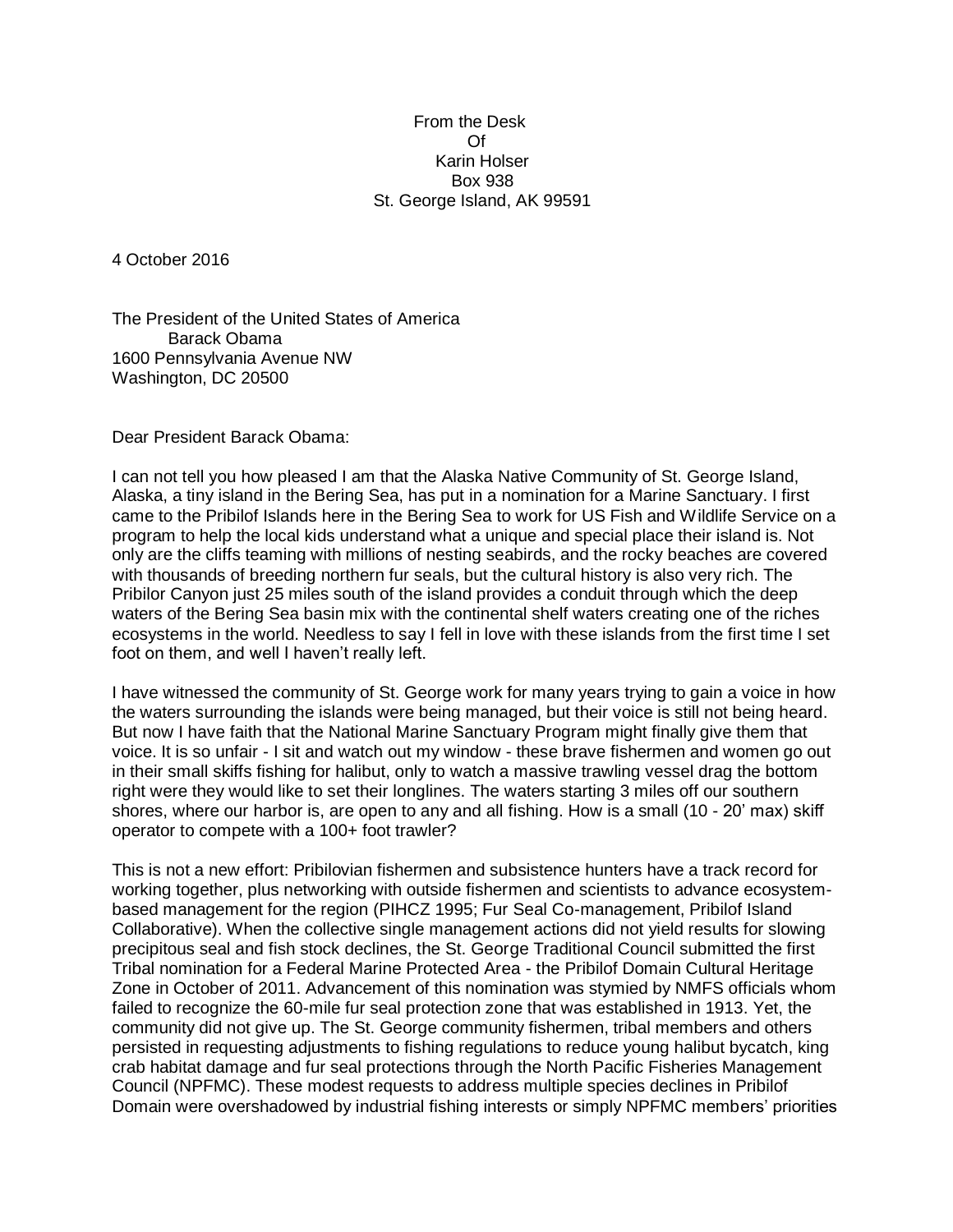and single species exploitation focus. Meanwhile, keystone area creatures and their culturally prized species, the iconic northern fur seal, made no significant recovery. Recognizing the uniqueness of the Pribilof canyon and role in supporting life on their island, Unangan leaders reached for a more holistic solution. In June of 2014 several St. George tribal members travelled to Washington DC to continue their quest to access better tools and strategies for protecting waters around their island. During that eastward expedition, they thanked you, President Obama, for opening the National Marine Sanctuary program site evaluation list and signaled that they would be putting a nomination forward.

Therefore, I encourage you to accept the Community of St. George's National Marine Sanctuary nomination and to designate the waters surrounding our island as a National Marine Sanctuary. This designation will help to protect a national treasure, an area known as the "Galagos of the North!"

Sincerely,

Karin Holser **Coordinator** St. George Island Institute

This same letter was sent to Senators Murkowski and Sullivan, and Rep. Young.

Congratulations to the Alaska Native Unangan Community of St. George, a tiny island in the Bering Sea, for taking advantage of a wonderful opportunity to experience more selfdetermination. I have had the honor of working and living in the Pribilof Islands since 1995, and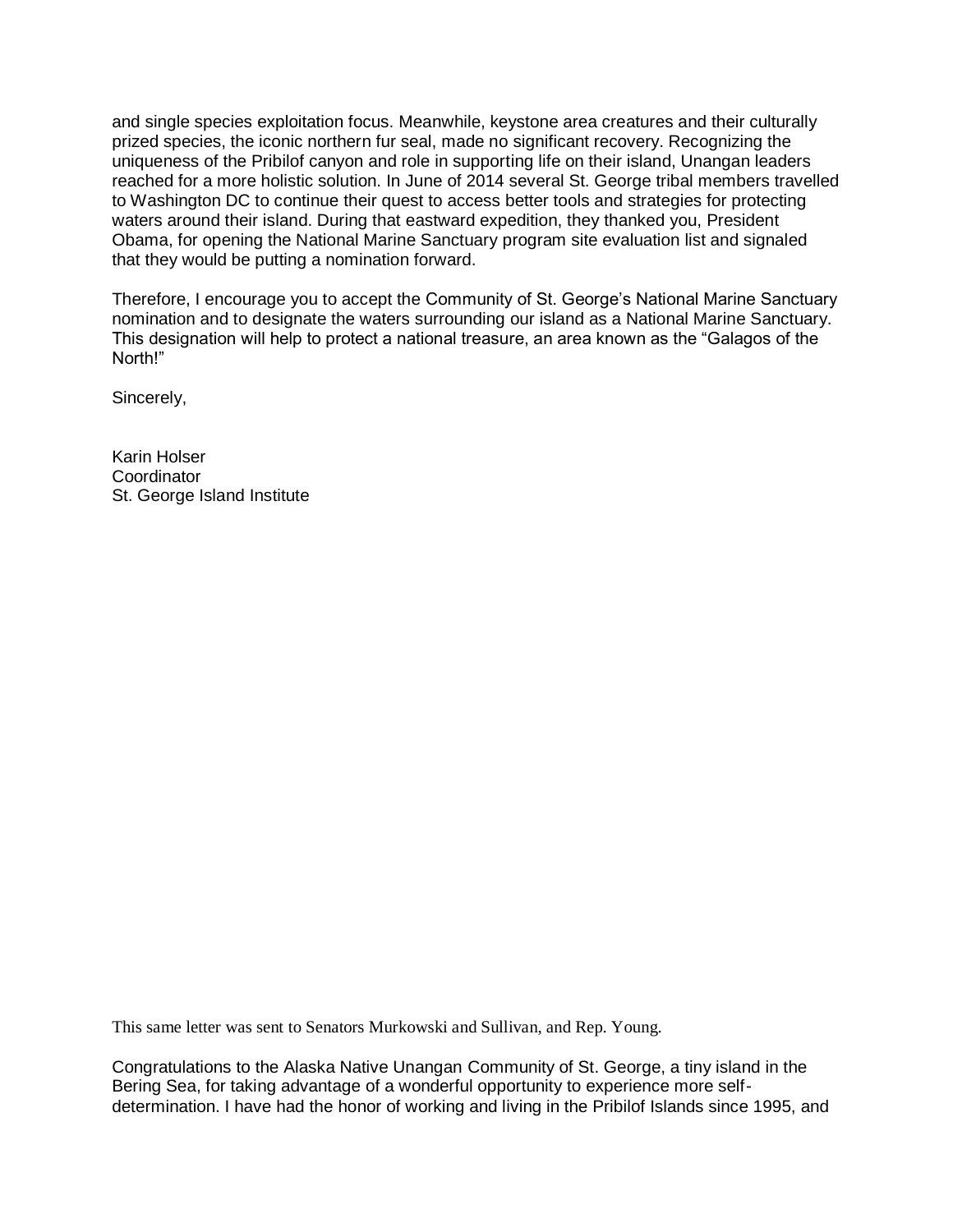was pleasantly surprised by their most recent initiative to protect the natural environment. The St. George community have nominated the waters surrounding their island to be considered for designation as a National Marine Sanctuary.

This is not a new effort: Pribilovian fishermen and subsistence hunters have a track record for working together, plus networking with outside fishermen and scientists to advance ecosystembased management for the region (PIHCZ 1995; Fur Seal Co-management, Pribilof Island Collaborative). When the collective single management actions did not yield results for slowing precipitous seal and fish stock declines, the St. George Traditional Council submitted the first Tribal nomination for a Federal Marine Protected Area - the Pribilof Domain Cultural Heritage Zone in October of 2011. Advancement of this nomination was stymied by NMFS officials whom failed to recognize the 60-mile fur seal protection zone that was established in 1913. Yet, the community did not give up. The St. George community fishermen, tribal members and others persisted in requesting adjustments to fishing regulations to reduce young halibut bycatch, king crab habitat damage and fur seal protections through the North Pacific Fisheries Management Council (NPFMC). These modest requests to address multiple species declines in Pribilof Domain were overshadowed by industrial fishing interests or simply NPFMC members' priorities and single species exploitation focus. Meanwhile, keystone area creatures and their culturally prized species, the iconic northern fur seal, made no significant recovery. Recognizing the uniqueness of the Pribilof canyon and role in supporting life on their island, Unangan leaders reached for a more holistic solution. In June of 2014 several St. George tribal members travelled to Washington DC to continue their quest to access better tools and strategies for protecting waters around their island. During that eastward expedition, they thanked President Obama for opening the National Marine Sanctuary program site evaluation list and signaled that they would be putting a nomination forward.

The National Marine Sanctuary Program (NMSP) is a management strategy which allows for more efficient collaboration among state, federal and tribal agencies to achieve management objectives. The NMSP is not a "lock up" the resources program. On the contrary, commercial activities are allowed and encouraged. The NMSP does provide communities located near Sanctuaries with more influence to formulate strategies for what goes on in the waters that sustain them.

The level of formal Alaska Native input on marine waters stewardship that can be achieved through the Sanctuary program is not available to tribal members through the North Pacific Fisheries Management Council. Although tribal communities rely intimately upon ocean resources for spiritual, subsistence and economic well-being, their role in the NPFMC is through a narrow "consultative" interaction, whereas Indigenous people serve on National Marine Sanctuary advisory councils, hold research, management and enforcement jobs in marine sanctuaries, and are otherwise more equitably engaged in ocean management. Sanctuary programs also involve other marine management entities such as the Coast Guard, US Fish and Wildlife Service, National Marine Fisheries Service, State agencies, in decision making. All of these agencies individually have an impact on management decisions regarding resources that affect communities, but there are no community seats at the decision table.

My friends and neighbors in the Unangan Community of St. George have explained to me that they see the National Marine Sanctuary program as a **welcome opportunity for them to finally have a determining influence in their own future. As climate impacts, increased vessel traffic, declining budgets and other changes loom large in the Bering Sea, locally focused adaptive management is key to survival.** Indeed, this is what self-determination is